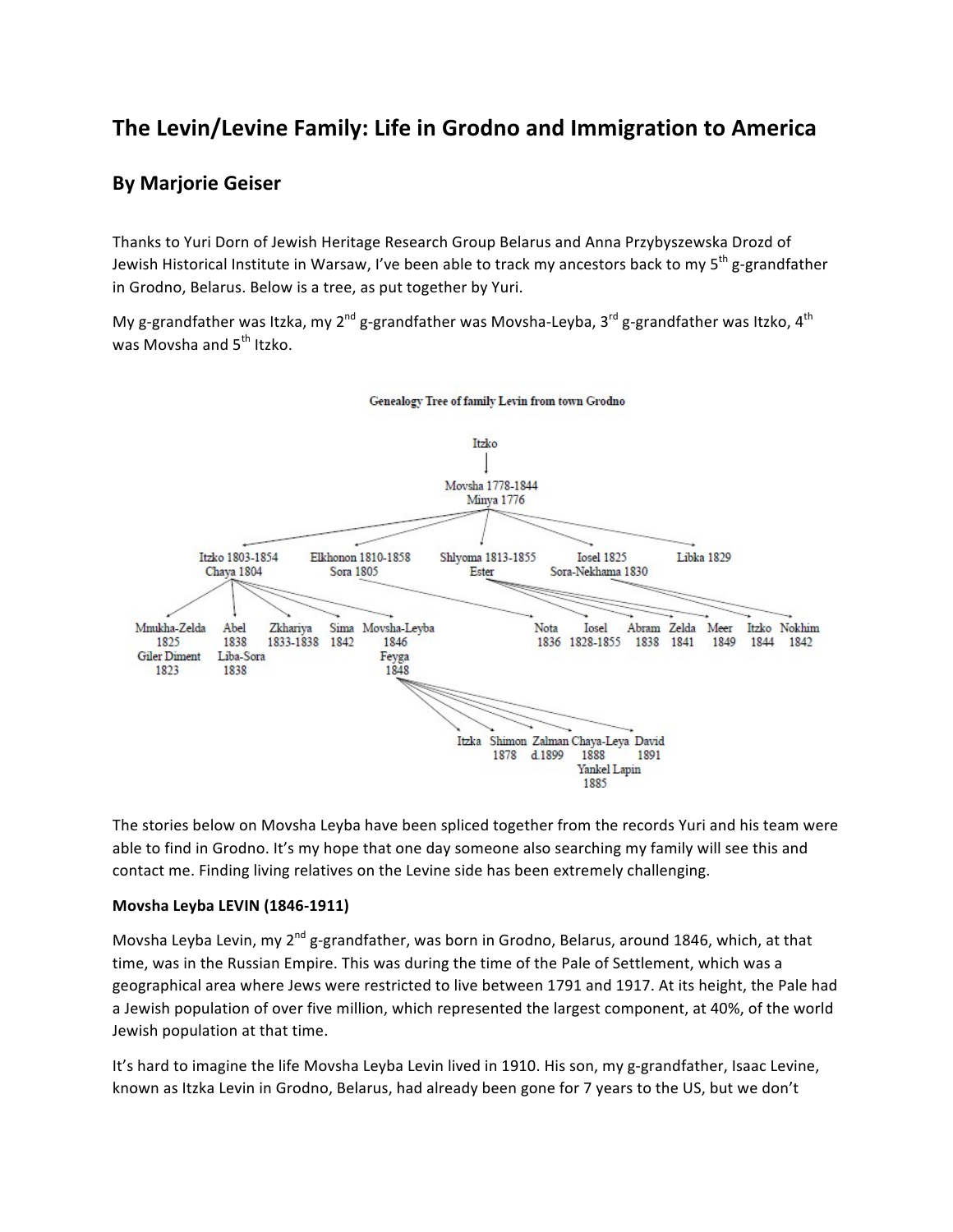know if any of Movsha Leyba's other four children, nor any of his five siblings and seven cousins, left Grodno. 

In the Grodno archives, Movsha Leyb, son of Itska, lived at 8 Belostokskaya Street in his own house, which had two apartments. He lived and ran his 'pub' in one apartment, and rented out the other apartment. In a 1910 list of tax payers-business owners, he owned a store that sold beer. By 1912, however, his wife, Feyga, daughter of Mikhel, was listed as the store owner, selling small groceries and tobacco, which indicates that Movsha Leyba must have died between 1911 and 1912.

During WWI, Grodno was occupied by Germany, who terrorized the people and destroyed much of the infrastructure of the town. Between the wars, the area was first allocated to Lithuania, then to Poland.

In 1920, during the Polish-Bolshevik War, a pogrom took place in Grodno. Almost the entire suburb inhabited by Jewish craftsmen, workers and poor burnt down, and 250 people were killed.

In WWII, Grodno again fell under German occupation, on June 22, 1941. On Nov 1, 1941, the Germans established a ghetto, where 25,000 Jews were forced into a space designed for around 5,000 people. On Nov 2, 1942, the first mass killings began, which marked the first transport of Grodno's Jewish population to extermination camps. By March 13, 1943, Grodno was declared "Judenrein," which means free of Jews, by posted public announcements. However, Grodno was considered to have one of the largest strongholds of partisan and underground movements, with about 16,000 active partisans.

What we don't know is if any of the Levin family were still in the area during this time, if they survived the war, or if they were victims of the Holocaust.

#### **Isaac LEVINE (1871/1876-1915)**

Isaac, my g-grandfather, was born in Grodno between 1871 and 1876. He was the eldest of at least five children. It's hard to say when he left Grodno, but by 1897 he was in Warsaw, Poland, where he married Sarah Silbernagel (Sura Lecia Cypa Zylbernagel), daughter of Josek Zylbernagel and Brana Leia Wilk. Their first three children were born in Warsaw – Betty, Helen and Jacob, my grandfather.

We'll never know why Isaac left Poland for America, but he left his young family and arrived in New York in July 1903, which was quite common in those days for the husband to sail to America ahead of the rest of the family, then buy a ticket for them to come later.

If he was still living in Warsaw at the time of his trip, traveling to Rotterdam, his embarkation point, had to be quite a journey. By today's travel, the 764 miles would take 12 hours. In 1903, travel was either by train, wagon or donkey. But that was just one of the major obstacles. Papers and passports had to be obtained, and Isaac traveled in steerage level.

Sarah's journey, with three young children, had to be beyond challenging. Not only did she have the long land journey, but since the train schedules didn't coordinate with sailing dates, it was quite common to have to wait days, weeks and even months at port. At least steamship companies were required to watch over prospective passengers, and at most ports they were housed in private boardinghouses. But that was just the START of the journey! Imagine having three children ages four, five and six yearsold in conditions as described as late as 1911, in a report to President Taft, by the US Immigration Commission this way: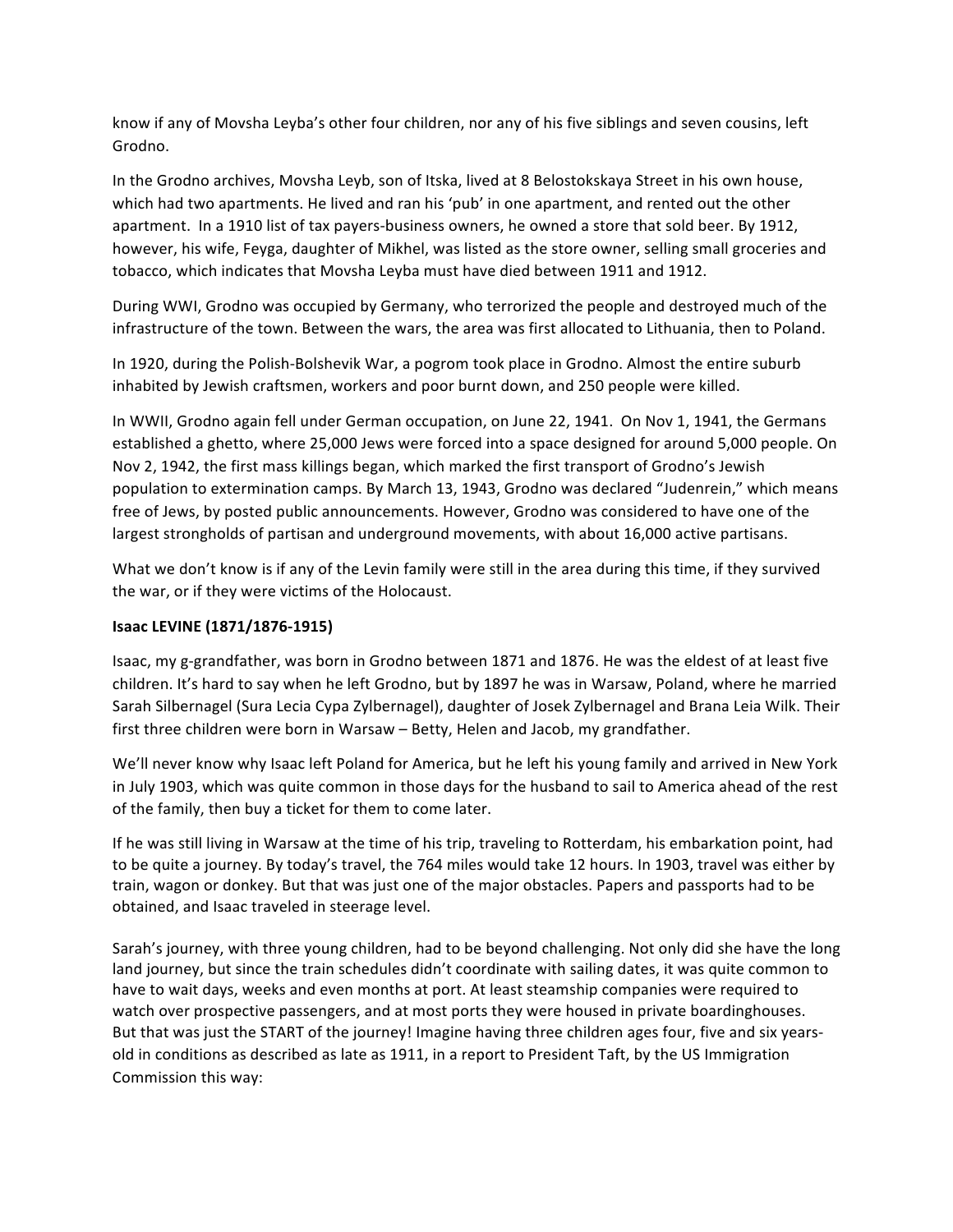*"The open deck space reserved for steerage passengers is usually very limited, and situated in the worst part of the ship, subject to the most violent motion, to the dirt from the stacks and the odors from the hold and galleys... the only provisions for eating are frequently shelves or benches along the sides or in the passages of sleeping compartments. Dining rooms are rare and, if found, are often shared with berths installed along the walls. Toilets and washrooms are completely inadequate; saltwater only is available.*

*"The ventilation is almost always inadequate, and the air soon becomes foul. The unattended vomit of the seasick, the odors of not too clean bodies, the reek of food and the awful stench of the nearby toilet rooms make the atmosphere of the steerage such that it is a marvel that human flesh can endure it... Most immigrants lie in their berths for most of the voyage, in a stupor caused by the foul air. The food often repels them... It is almost impossible to keep personally clean. All of these conditions are naturally aggravated by the crowding."*

When Isaac arrived in the US, he was going to meet an uncle, Bernhard Lewin in New York, but for some reason not specified, Isaac was held at Ellis Island for 5 days. I have never been able to determine who Bernhard was. Did he go by a different name in Poland? Could this have been Isaac's brother, David? According to my tree, Isaac had one living uncle, Abel. Would he have changed his name to Berhard?? It seems unlikely, but it's hard to really say. Back then, just because it said he was an uncle, doesn't mean he was actually an uncle, though.

Where he lived after he arrived, I have been unable to determine, but his family arrived in March, 1906, bound for Philadelphia.

Isaac was a watchmaker. In 1910, the family was still living in Philadelphia, where Isaac had his own shop and the couple had two more children, Michael and Max. However, by 1915, the family was in New York City, and by then they had six children, the youngest Molly (Mae in later records).

From Isaac's death certificate, he had been sick for 3 years before his death. Could he have moved his family to NYC so his family was with relatives? What is interesting to note is that, back in Grodno, his sister, Chaya Leya, and her husband, Yankel Lapin, applied for a passport in 1912, "...for traveling abroad on family matters." The application was rejected because Yankel's draft certificate wasn't submitted. Were they trying to go to the US to see Isaac because he was sick?

On August 2, 1915, Isaac died. On his death certificate it states his death was due to "... a long-standing endocarditis," which is basically inflammation of the heart.

He was just somewhere between 39 and 44 years old. His eldest child was 17 years old and his youngest was just 5 years old. By 1920 Sarah is still in NYC, but a different location, and has her youngest four children with her. Her youngest would have been 9 by then. Who helped with the family? We don't know.

In 1930, Sarah lives in another apartment, yet, and her two middle sons, Michael and Max, still live with her. However, by the time of her death, in 1952, she is living in Miami, Florida.

#### **Jacob Levine (1902-1977)**

Jacob, my grandfather, was three years old when he came to the US, and was just 13 when his father died. According to the 1940 census, he had completed up to the second year of high school, possibly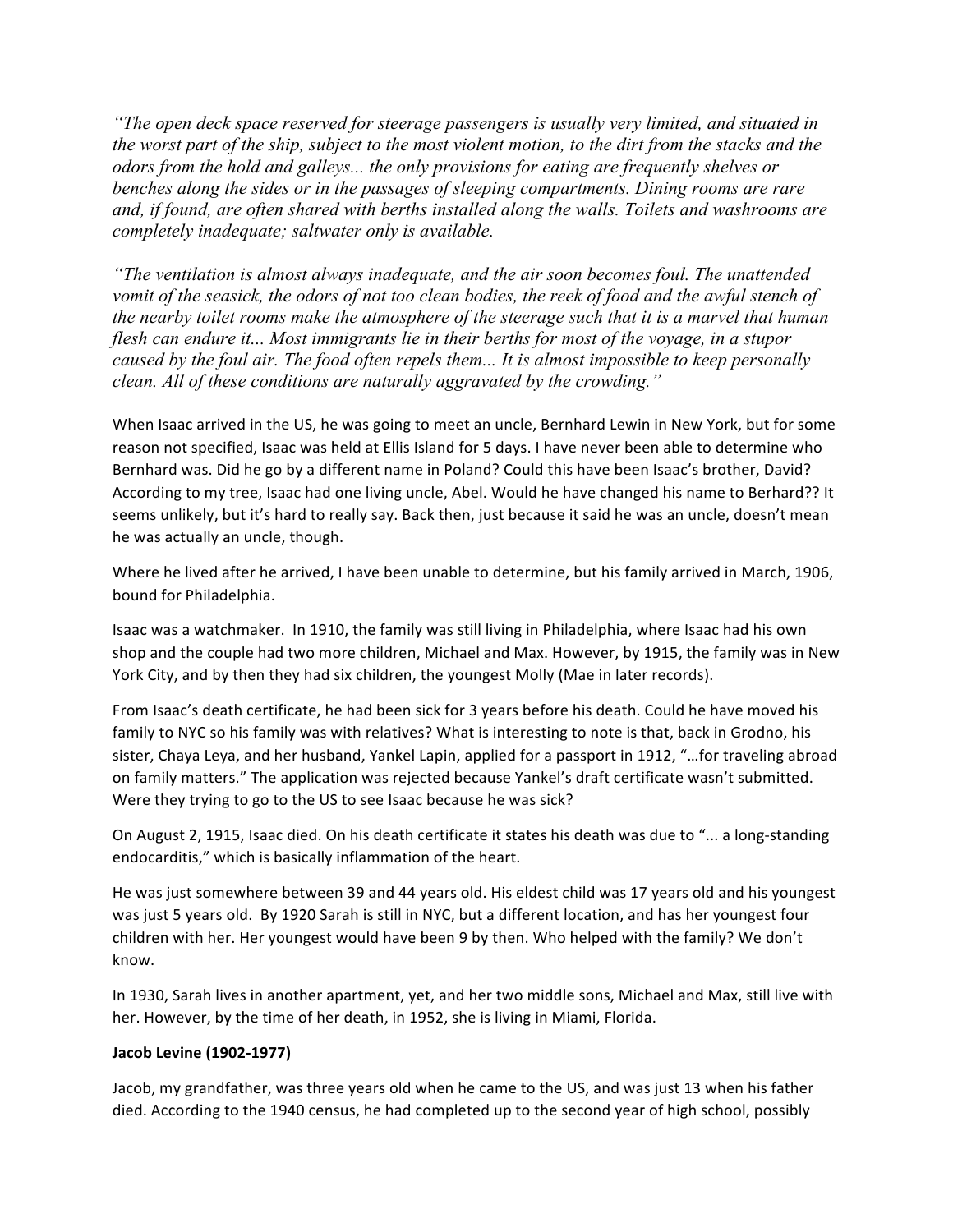because he quit to work to help support the family. In 1920 he was still living with his mother and three younger siblings.

He married Flora Epstein in 1923 in Massachusetts, where she and her extensive family lived. By the 1930 census, he was living with her family in Los Angeles, California, and was working as a machinist, fixing washing machines. In 1940, he was a taxi driver, but they were living on their own, in their owned home, with their three daughters, Ruth, Iris and Janet.

Growing up, we heard tales of Jacob's travels. I always thought he traveled for work, but it was much later that I learned that he just.... Traveled. And gambled. He was a quiet man, and I could count on one hand how many conversations I ever had with him. At 75 years-old, he died of a sudden heart attack quietly in his chair, waiting for breakfast.

Flora was always a spunky little lady. It was because of her that they always owned their homes in Los Angeles. And in Los Angeles, she was surrounded by several siblings. She stayed active after Jacob's death, but at 82, she also passed.

With the passing of both Jacob and Flora, thus ended the immigrant story of the Levine family.



Jacob Levine and Flora Epstein, 1943